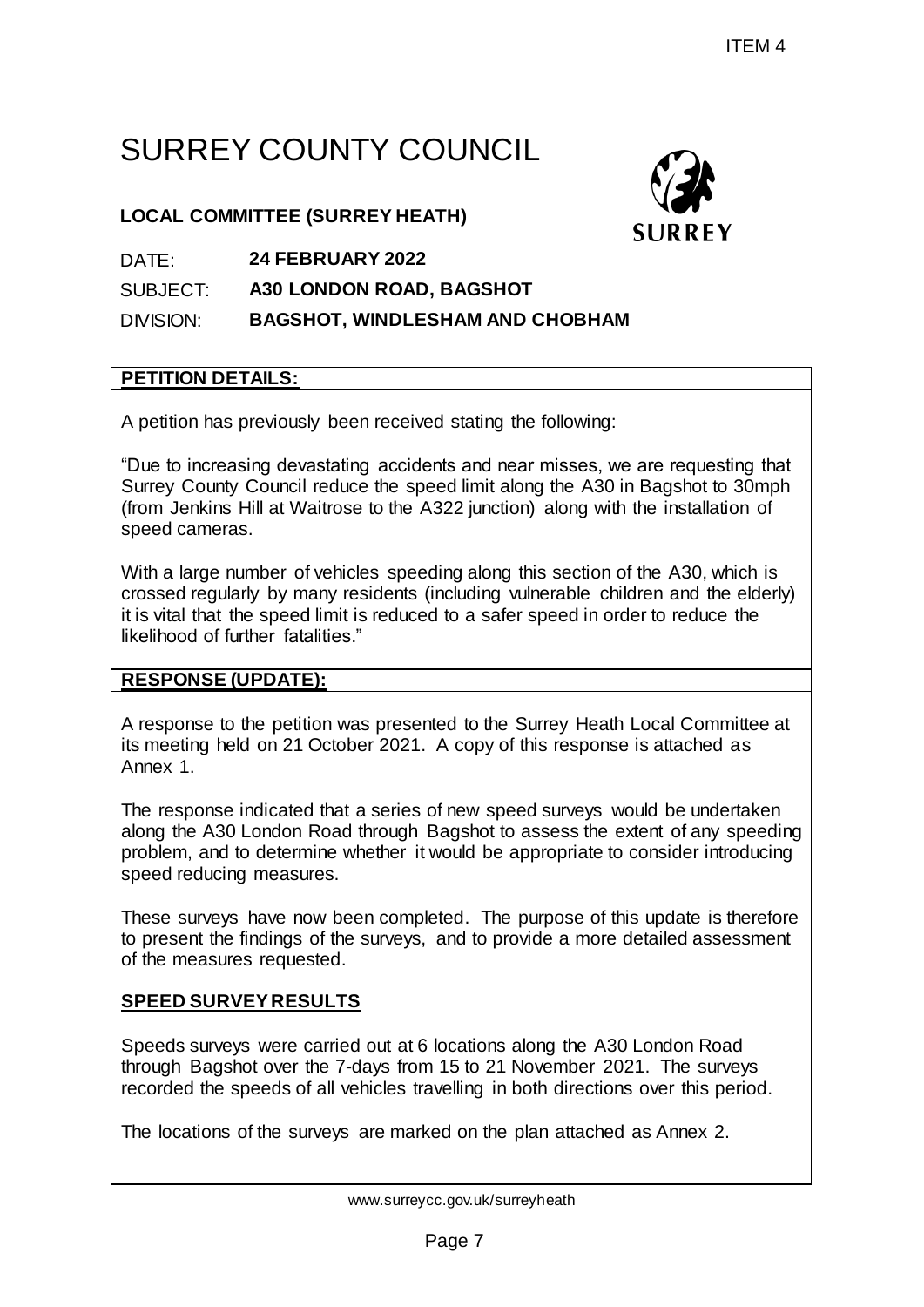| <b>ITEM4</b>                                                                                                                                                                                                                                                                                                                                                                                                                                                                                                                                                                                                                                                                  |                                     |                                           |                                  |                                |
|-------------------------------------------------------------------------------------------------------------------------------------------------------------------------------------------------------------------------------------------------------------------------------------------------------------------------------------------------------------------------------------------------------------------------------------------------------------------------------------------------------------------------------------------------------------------------------------------------------------------------------------------------------------------------------|-------------------------------------|-------------------------------------------|----------------------------------|--------------------------------|
| The findings of the surveys are shown in the table 1 below:                                                                                                                                                                                                                                                                                                                                                                                                                                                                                                                                                                                                                   |                                     |                                           |                                  |                                |
| Site number                                                                                                                                                                                                                                                                                                                                                                                                                                                                                                                                                                                                                                                                   | <b>Current speed</b><br>limit (mph) | Average daily<br>2-way flow<br>(vehicles) | Average<br>85%ile speed<br>(mph) | Average<br>mean speed<br>(mph) |
| $\mathbf 1$                                                                                                                                                                                                                                                                                                                                                                                                                                                                                                                                                                                                                                                                   | 50                                  | 18,279                                    | 43                               | 37                             |
| $\overline{2}$                                                                                                                                                                                                                                                                                                                                                                                                                                                                                                                                                                                                                                                                | 40                                  | 18,358                                    | 39                               | 33                             |
| 3                                                                                                                                                                                                                                                                                                                                                                                                                                                                                                                                                                                                                                                                             | 40                                  | 17,164                                    | 38                               | 32                             |
| 4                                                                                                                                                                                                                                                                                                                                                                                                                                                                                                                                                                                                                                                                             | 40                                  | 25,836                                    | 37                               | 31                             |
| 5                                                                                                                                                                                                                                                                                                                                                                                                                                                                                                                                                                                                                                                                             | 40                                  | 24,388                                    | 37                               | 30                             |
| 6                                                                                                                                                                                                                                                                                                                                                                                                                                                                                                                                                                                                                                                                             | 40                                  | 25,200                                    | 40                               | 35                             |
| Table 1 - Speed survey results                                                                                                                                                                                                                                                                                                                                                                                                                                                                                                                                                                                                                                                |                                     |                                           |                                  |                                |
| (The 85th percentile speed is the speed at which 85 percent of vehicles are<br>travelling at or below).<br>The above survey results all indicate a good general level of compliance with the<br>existing speed limits.<br><b>REQUESTED MEASURES</b><br>The petition suggested that a reduced speed limit and speed enforcement<br>cameras should be introduced.<br>Whilst the previous response provided general information about the county<br>council's policies for setting speed limits and the use of speed enforcement<br>cameras, the speed survey data collected has now allowed these options to be<br>assessed in more detail.<br><b>Speed Enforcement Cameras</b> |                                     |                                           |                                  |                                |
| In accordance with the county council's policy on the use of safety cameras, the<br>introduction of speed enforcement cameras will only be considered at sites where<br>surveys confirm speed is a problem and only as a last resort after engineering<br>solutions to manage speeds have been considered first.<br>Since the above surveys all indicate a good general level of compliance with the<br>speed limit, the section of the A30 London Road through Bagshot is not a location<br>where the introduction of average speed cameras or spot speed cameras would<br>be considered to enforce the existing speed limits.                                               |                                     |                                           |                                  |                                |
| www.surreycc.gov.uk/surreyheath                                                                                                                                                                                                                                                                                                                                                                                                                                                                                                                                                                                                                                               |                                     |                                           |                                  |                                |
| Page 8                                                                                                                                                                                                                                                                                                                                                                                                                                                                                                                                                                                                                                                                        |                                     |                                           |                                  |                                |

#### **Table 1 – Speed survey results**

# **REQUESTED MEASURES**

### **Speed Enforcement Cameras**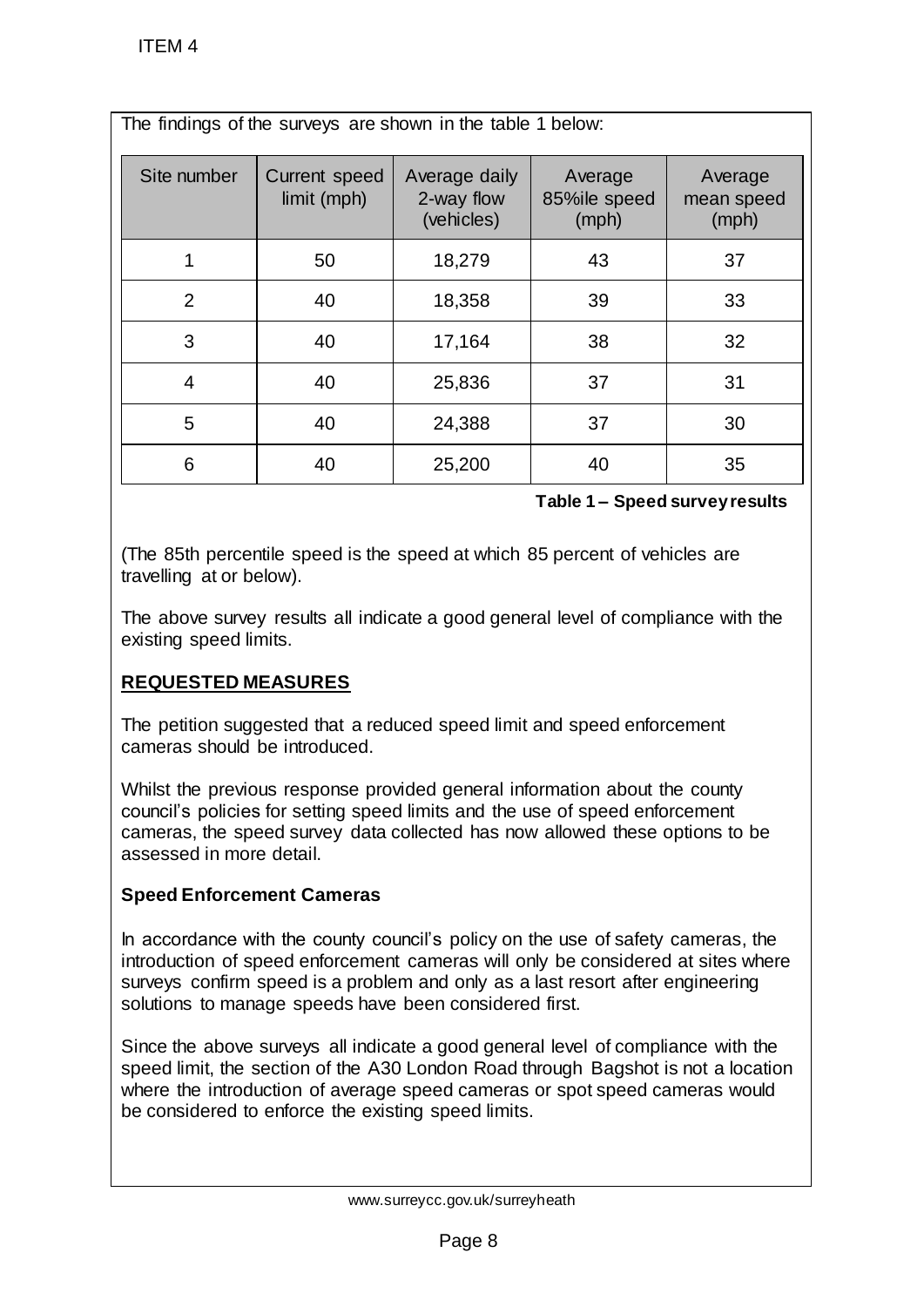#### **Reduction in Speed Limit**

The county council's "Setting Local Speed Limits" policy includes a series of thresholds (based on average mean vehicle speeds) for speed limits for different characters of roads. If the measured existing average mean speeds for a road are below the threshold for a particular speed limit, then the introduction of this limit can be considered with signing only. If the measured average mean speed is above the threshold then a reduction in speed could still potentially be considered but appropriate supporting engineering measures would be required.

The average mean vehicle speeds recorded for each of the surveys sites 2 to 6 are under the threshold below which the introduction of a 30mph speed limit could be considered without requiring the introduction of any additional measures.

A proposal to reduce the speed limit from 40mph to 30mph from the existing 40/50mph speed limit boundary (north of the junction with Bridge Road/Station Road) to a point between Waterers Way and Lupin Close has therefore been included in the programme of schemes to be delivered in 2022/23 by the county council's road safety team.

The introduction of a 30mph speed limit would result in there no longer being any speed limit repeater signs present (repeater signs are not permitted in roads which have a 30mph speed limit and a system of street lighting). The character of London Road may not give the impression of being a 30mph road to some drivers, which could lead to confusion over the speed limit. It is therefore proposed that vehicle activated signs that display the "30" symbol and "SLOW DOWN" when activated are installed as part of the proposal. These will help reduce any confusion and encourage compliance with the lower limit. ITEM 4<br>peed Limits" policy includes a series of<br>veride speed) for speed limits for different<br>existing average mean speeds for a road a<br>existing average mean speeds for a road a<br>beed limit, then the introduction of this lim

The average vehicle speed recorded at site 1 (where the existing speed limit is 50mph) is under the threshold below which the introduction of a 40mph speed limit could be considered without requiring the introduction of any additional measures. Further surveys will therefore be undertaken along the A30 London Road to the north east of site 1 to determine how far a 40mph speed limit could potentially be extended.

Similarly, additional surveys will be undertaken along the A30 London Road between site 6 and the roundabout at the junction with the A325 and The Maultway. The results of these surveys will determine whether the existing 40mph speed limit can be extended towards the roundabout. (At present the speed limit changes from 40mph to 50mph approximately 200m south east of Lupin Close).

Any additional reductions in speed limit determined to be appropriate by the further surveys would then be progressed in conjunction with the proposed introduction of the 30mph speed limit.

In response to the petition's suggestion of introducing a reduced speed limit and speed enforcement cameras, as highlighted previously, speed enforcement cameras would not be introduced at the same time as a new lower speed limit. New speed limits introduced in compliance with the county's speed limit policy